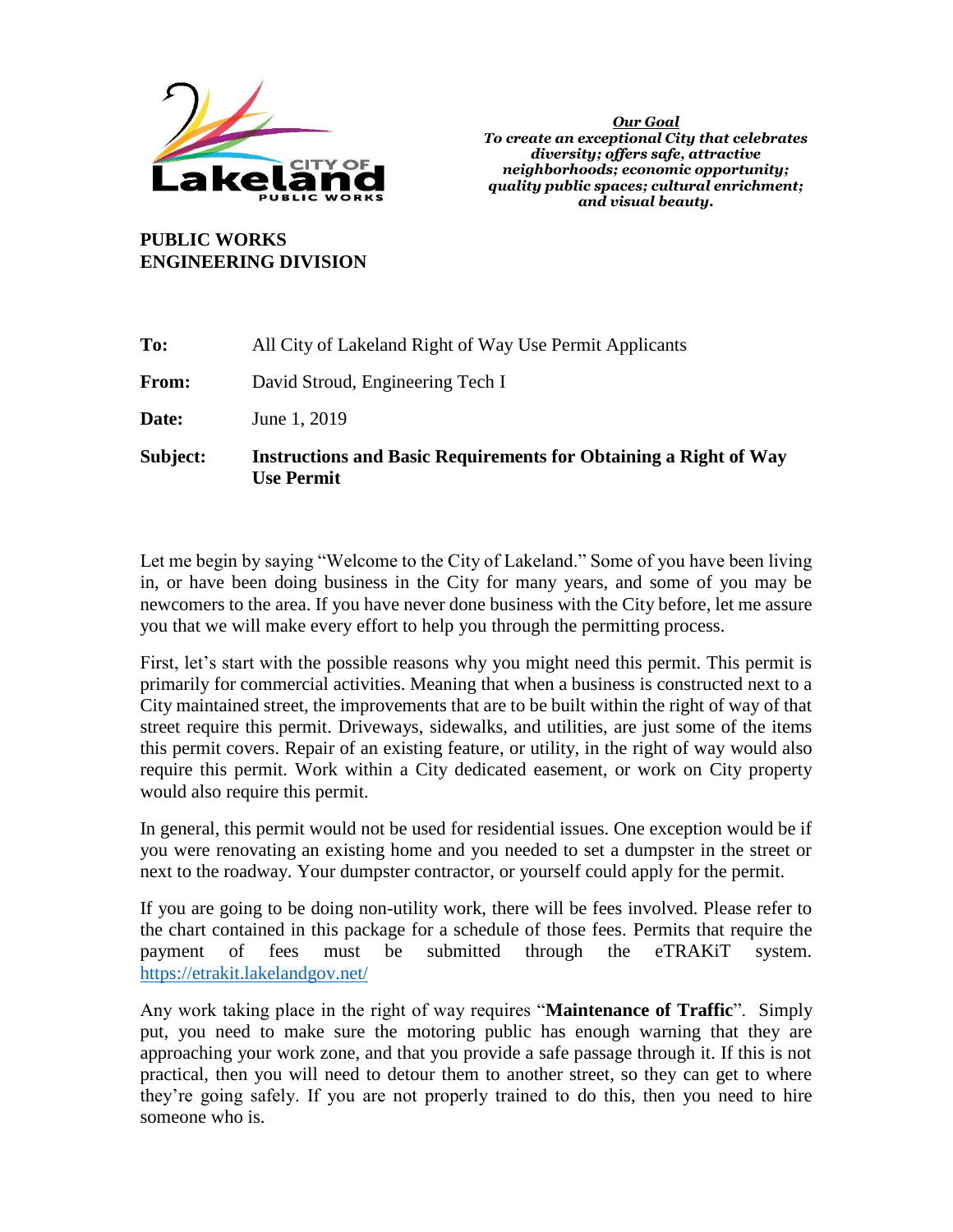The hold harmless is to be executed by the applicant.

Insurance is required with this permit for any activity in the Right of Way. Either the Applicant or the Contractor can provide the necessary proof of insurance for the project. **Minimum insurance limits are as follows: \$1,000,000.00 of Commercial General Liability (per occurrence), \$500,000.00 of Business Automobile Liability (per occurrence), and proof of Worker's Compensation coverage, or a copy of your exemption. The City of Lakeland is also to be named "as Additional Insured to the extent of the City's interests arising from this Right of Way Permit", for both General Liability and Auto Liability, but not for Worker's Compensation. If you have an Umbrella Liability policy, it must state that it follows form.** Be sure to tell your agent that you are getting a Right of Way Permit, and that is why the changes are needed. Your insurance agent will be familiar with these requirements and can make the changes to your policies. If it is determined that a higher than usual risk is associated with your proposed activity, higher insurance limits than the aforementioned, may be required. **If you are a contractor, and have insurance on file with the Building Inspection Division, be advised that the requirements are not the same for a Right of Way Use Permit as a Building Permit.** Your insurance information needs to be submitted with the permit application. It can be faxed to me at (863) 834-6188, or e-mailed. Please provide this information to your insurance agent and they will handle it from there.

A sketch of your proposed work is required. It needs to show what you're doing, how you're going to do it, and the other features around it. If your submittal is for a commercial site that has already been reviewed and approved by city staff, you do not need to submit any drawings. I will use the approved plans for the permit. You will also need to have the utilities located prior to submittal. Call Sunshine One-Call of Florida at 1-800-432-4770. They will contact the area member utilities, so they can come out and locate their facilities for you. This is very important and valuable to you. Damaged utilities are very dangerous and expensive, and the phone call is free.

**Be sure to read the entire form carefully before submitting. The permit is a legal instrument and both the Application and Hold Harmless need to be signed by the Applicant**. If you have questions about anything on the form, please call me at (863) 834- 8437.

The City of Lakeland will work with you in a spirit of cooperation to help you achieve the completion of your project within the rules of the permit.

We'll help you every step of the way!

Rev. 6/19

Public Works Dept./Engineering Div. 228 S. Massachusetts Av. Lakeland, FL. 33801 Phone: (863) 834-6040 Fax: (863) 834-6188 email david.stroud@lakelandgov.net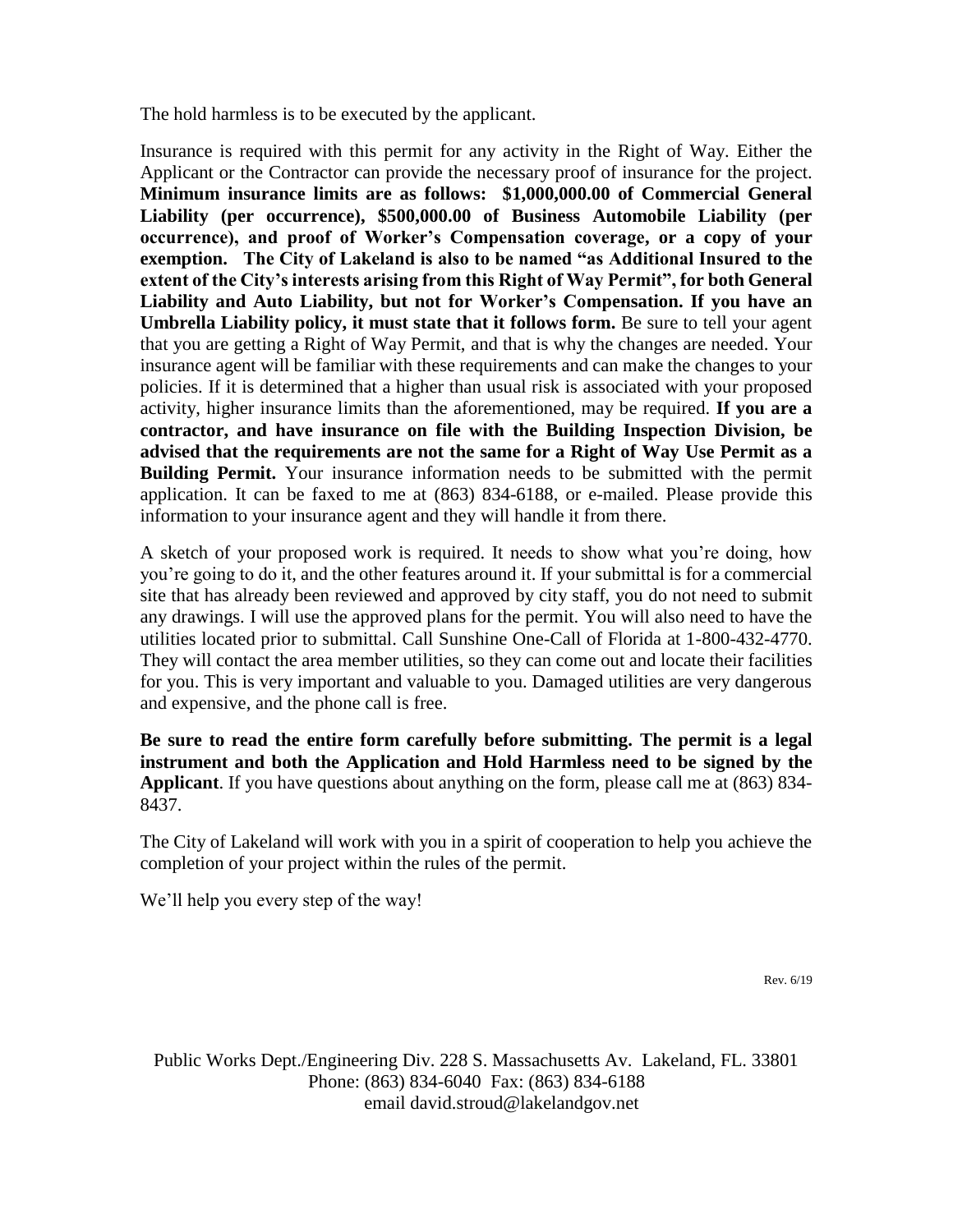| akeland<br>PUBLIC WORKS |
|-------------------------|

**RIGHT OF WAY USE PERMIT** 

PERMIT NUMBER

PERMIT ISSUE DATE PERMIT EXPIRATION DATE

TYPES OF ACTIVITIES WHICH NORMALLY REQUIRE THE APPLICATION FOR THIS PERMIT WOULD INCLUDE THE PLACEMENT, OR REPAIR OF ANY OBJECT, STRUCTURE, OR FACILITY WITHIN A PUBLIC DEDICATED RIGHT-OF-WAY OR EASEMENT, OR CITY OWNED PROPERTY, WHETHER ABOVE GROUND, OR UNDERGROUND.

|                                                                                                                                                                                                                                                                                                                                                                                                                                                                                                                                                                                                                                                                                                                                                                                                                                                                                                                                                                                                                     |                                      | PROPOSED WORK TO BE CONSTRUCTED BY:                                                                                                                                                                                                                                                                                                                                                                                                                                                   |                          |                                                  |                          |  |  |  |
|---------------------------------------------------------------------------------------------------------------------------------------------------------------------------------------------------------------------------------------------------------------------------------------------------------------------------------------------------------------------------------------------------------------------------------------------------------------------------------------------------------------------------------------------------------------------------------------------------------------------------------------------------------------------------------------------------------------------------------------------------------------------------------------------------------------------------------------------------------------------------------------------------------------------------------------------------------------------------------------------------------------------|--------------------------------------|---------------------------------------------------------------------------------------------------------------------------------------------------------------------------------------------------------------------------------------------------------------------------------------------------------------------------------------------------------------------------------------------------------------------------------------------------------------------------------------|--------------------------|--------------------------------------------------|--------------------------|--|--|--|
|                                                                                                                                                                                                                                                                                                                                                                                                                                                                                                                                                                                                                                                                                                                                                                                                                                                                                                                                                                                                                     |                                      |                                                                                                                                                                                                                                                                                                                                                                                                                                                                                       |                          |                                                  |                          |  |  |  |
|                                                                                                                                                                                                                                                                                                                                                                                                                                                                                                                                                                                                                                                                                                                                                                                                                                                                                                                                                                                                                     |                                      | LOCATION OF ITEM TO BE PERMITTED: UNIVERSITY OF A SERVICE OF A SERVICE OF A SERVICE OF A SERVICE OF A SERVICE OF A SERVICE OF A SERVICE OF A SERVICE OF A SERVICE OF A SERVICE OF A SERVICE OF A SERVICE OF A SERVICE OF A SER                                                                                                                                                                                                                                                        |                          |                                                  |                          |  |  |  |
|                                                                                                                                                                                                                                                                                                                                                                                                                                                                                                                                                                                                                                                                                                                                                                                                                                                                                                                                                                                                                     |                                      | NATURE OF UTILITY WORK TO BE PERFORMED: Under the contract of the contract of the contract of the contract of the contract of the contract of the contract of the contract of the contract of the contract of the contract of                                                                                                                                                                                                                                                         |                          |                                                  |                          |  |  |  |
|                                                                                                                                                                                                                                                                                                                                                                                                                                                                                                                                                                                                                                                                                                                                                                                                                                                                                                                                                                                                                     |                                      |                                                                                                                                                                                                                                                                                                                                                                                                                                                                                       |                          |                                                  |                          |  |  |  |
|                                                                                                                                                                                                                                                                                                                                                                                                                                                                                                                                                                                                                                                                                                                                                                                                                                                                                                                                                                                                                     |                                      |                                                                                                                                                                                                                                                                                                                                                                                                                                                                                       |                          |                                                  |                          |  |  |  |
|                                                                                                                                                                                                                                                                                                                                                                                                                                                                                                                                                                                                                                                                                                                                                                                                                                                                                                                                                                                                                     |                                      |                                                                                                                                                                                                                                                                                                                                                                                                                                                                                       |                          |                                                  |                          |  |  |  |
|                                                                                                                                                                                                                                                                                                                                                                                                                                                                                                                                                                                                                                                                                                                                                                                                                                                                                                                                                                                                                     |                                      | SUBMIT ONE (1) APPLICATION PACKAGE WITH <b>ORIGINAL SIGNATURE</b> TO PUBLIC WORKS DEPT.                                                                                                                                                                                                                                                                                                                                                                                               |                          |                                                  |                          |  |  |  |
| $\mathbf{1}$ .                                                                                                                                                                                                                                                                                                                                                                                                                                                                                                                                                                                                                                                                                                                                                                                                                                                                                                                                                                                                      |                                      | THE ACCOMPANYING CONSTRUCTION DRAWINGS SHALL PROVIDE BOTH PLAN AND PROFILE VIEWS OF THE IMMEDIATE VICINITY OF THE<br>PROPOSED INSTALLATION IN SUFFICIENT DETAIL TO ACCURATELY DEPICT THE SPATIAL RELATIONSHIP OF THE PROPOSED INSTALLATION<br>TO ALL EXISTING UNDERGROUND AND ABOVE GROUND UTILITIES AND ANY OTHER SIGNIFICANT TOPOGRAPHIC FEATURES OF THE LAND,<br>SUCH AS PAVEMENT, DITCHES, STORM SEWER FACILITIES, ANY OTHER STRUCTURES, AND THE LOCATION OF RIGHT-OF-WAY LIMITS. |                          |                                                  |                          |  |  |  |
| 2.                                                                                                                                                                                                                                                                                                                                                                                                                                                                                                                                                                                                                                                                                                                                                                                                                                                                                                                                                                                                                  |                                      | ALL OVERHEAD INSTALLATIONS SHALL CONFORM TO CLEARANCE STANDARDS OF THE NATIONAL ELECTRIC SAFETY CODE OR FLORIDA<br>DEPARTMENT OF TRANSPORTATION UTILITY ACCOMMODATION MANUAL, WHICHEVER IS APPLICABLE. ALL UNDERGROUND CROSSING<br>INSTALLATIONS SHALL BE LAID AT A MINIMUM DEPTH OF THIRTY (30) INCHES BELOW THE PAVEMENT AND AT A MINIMUM OF TWELVE (12)<br>INCHES BELOW DITCH GRADE. EXCEPTION MAY BE MADE IN SPECIAL CASES BY AUTHORITY FROM THE DIRECTOR OF PUBLIC WORKS.        |                          |                                                  |                          |  |  |  |
| 3.                                                                                                                                                                                                                                                                                                                                                                                                                                                                                                                                                                                                                                                                                                                                                                                                                                                                                                                                                                                                                  |                                      | THE CONSTRUCTION AND MAINTENANCE OF THE PROPOSED INSTALLATION SHALL NOT INTERFERE WITH THE PROPERTY AND RIGHTS OF<br>PRIOR APPLICANTS OR OTHER UTILITY OWNERS HAVING EXISTING FACILITIES LOCATED WITHIN THE REFERENCED PUBLIC RIGHT-OF-WAY.<br>IN CASES WHERE CONFLICTS WILL RESULT DUE TO THE PROPOSED INSTALLATION, THE APPLICANT AGREES TO ARRANGE WITH THE OTHER<br>AFFECTED PARTIES THE ADJUSTMENT OR RELOCATION OF THEIR FACILITIES, AT NO EXPENSE TO THE CITY.                 |                          |                                                  |                          |  |  |  |
| APPLICANT(S) ACKNOWLEDGES AND ACCEPTS ALL APPLICABLE CONDITIONS AND PROVISIONS OF THIS PERMIT AS STIPULATED IN THIS<br>APPLICATION. BY SIGNING THIS APPLICATION, APPLICANT AGREES TO INDEMNIFY, HOLD HARMLESS, AND DEFEND THE CITY OF LAKELAND<br>FROM ANY AND ALL ACTIONS, CAUSES OF ACTION, CLAIMS, SUITS, OR JUDGEMENTS WHATSOEVER, IN CONJUNCTION WITH ANY LOSS,<br>COSTS OF EXPENSES, INCLUDING ATTORNEY'S FEES, RESULTING FROM INJURY OR DEATH OF ANY PERSON OR PERSONS AND LOSS OF OR<br>DAMAGE TO PROPERTY CAUSED BY, RESULTING FROM, OR IN ANY WAY ASSOCIATED WITH THE PROPOSED WORK WITHIN THE RIGHT-OF-<br>WAY REFERENCED ABOVE, AND THE CLOSURE OF THAT STREET, IF APPLICABLE.                                                                                                                                                                                                                                                                                                                          |                                      |                                                                                                                                                                                                                                                                                                                                                                                                                                                                                       |                          |                                                  |                          |  |  |  |
|                                                                                                                                                                                                                                                                                                                                                                                                                                                                                                                                                                                                                                                                                                                                                                                                                                                                                                                                                                                                                     |                                      | $\small \texttt{SIGNATURE} \begin{tabular}{l} \texttt{SGNATURE} \end{tabular} \begin{tabular}{p{3.5cm}p{6.5cm}p{6.5cm}p{6.5cm}p{6.5cm}p{6.5cm}p{6.5cm}p{6.5cm}p{6.5cm}p{6.5cm}p{6.5cm}p{6.5cm}p{6.5cm}p{6.5cm}p{6.5cm}p{6.5cm}p{6.5cm}p{6.5cm}p{6.5cm}p{6.5cm}p{6.5cm}p{6.5cm}p{6.5cm}p{6.5cm}p{6.5cm}p{6.5cm}$                                                                                                                                                                       |                          |                                                  |                          |  |  |  |
|                                                                                                                                                                                                                                                                                                                                                                                                                                                                                                                                                                                                                                                                                                                                                                                                                                                                                                                                                                                                                     |                                      |                                                                                                                                                                                                                                                                                                                                                                                                                                                                                       |                          |                                                  |                          |  |  |  |
|                                                                                                                                                                                                                                                                                                                                                                                                                                                                                                                                                                                                                                                                                                                                                                                                                                                                                                                                                                                                                     |                                      | <b>FOR DEPARTMENT USE ONLY</b>                                                                                                                                                                                                                                                                                                                                                                                                                                                        |                          |                                                  |                          |  |  |  |
|                                                                                                                                                                                                                                                                                                                                                                                                                                                                                                                                                                                                                                                                                                                                                                                                                                                                                                                                                                                                                     |                                      |                                                                                                                                                                                                                                                                                                                                                                                                                                                                                       |                          |                                                  |                          |  |  |  |
|                                                                                                                                                                                                                                                                                                                                                                                                                                                                                                                                                                                                                                                                                                                                                                                                                                                                                                                                                                                                                     | <b>APPROVED</b>                      |                                                                                                                                                                                                                                                                                                                                                                                                                                                                                       |                          |                                                  |                          |  |  |  |
|                                                                                                                                                                                                                                                                                                                                                                                                                                                                                                                                                                                                                                                                                                                                                                                                                                                                                                                                                                                                                     | <b>DISAPPROVED</b>                   |                                                                                                                                                                                                                                                                                                                                                                                                                                                                                       |                          |                                                  |                          |  |  |  |
|                                                                                                                                                                                                                                                                                                                                                                                                                                                                                                                                                                                                                                                                                                                                                                                                                                                                                                                                                                                                                     |                                      | <b>AUTHORIZED REPRESENTATIVE</b>                                                                                                                                                                                                                                                                                                                                                                                                                                                      | <b>TITLE</b>             |                                                  | <b>DATE</b>              |  |  |  |
|                                                                                                                                                                                                                                                                                                                                                                                                                                                                                                                                                                                                                                                                                                                                                                                                                                                                                                                                                                                                                     |                                      | <b>CONSTRUCTION PLANS REQUIRED</b>                                                                                                                                                                                                                                                                                                                                                                                                                                                    | $\Box$ YES               | $\Box$ NO                                        |                          |  |  |  |
|                                                                                                                                                                                                                                                                                                                                                                                                                                                                                                                                                                                                                                                                                                                                                                                                                                                                                                                                                                                                                     | MAINTENANCE OF TRAFFIC PLAN REQUIRED |                                                                                                                                                                                                                                                                                                                                                                                                                                                                                       |                          | $\Box$ YES $\Box$ NO APPROVED (TRAFFIC ENGINEER) | <b>DATE</b>              |  |  |  |
|                                                                                                                                                                                                                                                                                                                                                                                                                                                                                                                                                                                                                                                                                                                                                                                                                                                                                                                                                                                                                     |                                      | IN THE EVENT OF ANY REQUIRED TRAFFIC DETOUR OR LANE CLOSURE NOTIFY THE TRAFFIC OPERATIONS DIV., 834 E. ROSE ST. (48) FORTY-<br>EIGHT HOURS IN ADVANCE. TELEPHONE NUMBER (863) 834-3490                                                                                                                                                                                                                                                                                                |                          |                                                  |                          |  |  |  |
| BOND:                                                                                                                                                                                                                                                                                                                                                                                                                                                                                                                                                                                                                                                                                                                                                                                                                                                                                                                                                                                                               | $\Box$ REQUIRED $\Box$ NOT REQUIRED  | $\Box$ CASH $\Box$ SURETY                                                                                                                                                                                                                                                                                                                                                                                                                                                             | <b>INSURANCE ON FILE</b> |                                                  | RISK MANAGEMENT APPROVAL |  |  |  |
|                                                                                                                                                                                                                                                                                                                                                                                                                                                                                                                                                                                                                                                                                                                                                                                                                                                                                                                                                                                                                     | <b>AMOUNT OF</b>                     | DATE EXPIRED                                                                                                                                                                                                                                                                                                                                                                                                                                                                          | $\Box$ YES               |                                                  |                          |  |  |  |
|                                                                                                                                                                                                                                                                                                                                                                                                                                                                                                                                                                                                                                                                                                                                                                                                                                                                                                                                                                                                                     |                                      | DATE RELEASED                                                                                                                                                                                                                                                                                                                                                                                                                                                                         | $\Box$ NO                |                                                  |                          |  |  |  |
| NOTE:                                                                                                                                                                                                                                                                                                                                                                                                                                                                                                                                                                                                                                                                                                                                                                                                                                                                                                                                                                                                               |                                      |                                                                                                                                                                                                                                                                                                                                                                                                                                                                                       |                          |                                                  |                          |  |  |  |
| ALL WORK SHALL BE PERFORMED IN ACCORDANCE WITH CITY OF LAKELAND STANDARDS AND UNDER THE DIRECTION OF THE PUBLIC WORKS-<br>ENGINEERING DIVISION. YOU MUST CONTACT ENGINEERING INSPECTION LOCATED AT 228 S. MASSACHUSETTS AV. AT THE TELEPHONE NUMBER<br>SHOWN IN THE REMARKS SECTION OF THIS PAGE, THEY ARE TO BE NOTIFIED 48 HOURS PRIOR TO THE START OF ACTUAL CONSTRUCTION AND<br>IMMEDIATELY UPON COMPLETION OF CONSTRUCTION. WORK THAT IS AUTHORIZED UNDER THIS PERMIT THAT IS TO BE PERFORMED AFTER<br>NORMAL WORKING HOURS, ON WEEKENDS, OR HOLIDAYS MUST RECEIVE PRIOR APPROVAL FROM THE ABOVE NOTED CITY REPRESENTATIVE.<br>THE APPLICANT SHALL COMMENCE ACTUAL CONSTRUCTION WITHIN SIXTY (60) DAYS FROM THE DATE OF SAID PERMIT APPROVAL AND SHALL<br>COMPLETE WITHIN _____________ DAYS. PERMIT FOR CONSTRUCTION SHALL EXPIRE ON ________________________<br>AND ANY CONSTRUCTION<br>AFTER THAT DATE RELATED TO THIS PERMIT APPLICATION WILL REQUIRE WRITTEN NOTICE OF EXTENSION OF PERMIT BEFORE WORK IS |                                      |                                                                                                                                                                                                                                                                                                                                                                                                                                                                                       |                          |                                                  |                          |  |  |  |
| AUTHORIZED TO CONTINUE WITHIN THE RIGHT-OF-WAY. THE PERMIT MAY BE REVOKED AT ANY TIME BY THE DIRECTOR OF PUBLIC WORKS<br>FOR FAILURE OF THE APPLICANT TO COMPLY WITH THE PROVISIONS OF THIS PERMIT.                                                                                                                                                                                                                                                                                                                                                                                                                                                                                                                                                                                                                                                                                                                                                                                                                 |                                      |                                                                                                                                                                                                                                                                                                                                                                                                                                                                                       |                          |                                                  |                          |  |  |  |
|                                                                                                                                                                                                                                                                                                                                                                                                                                                                                                                                                                                                                                                                                                                                                                                                                                                                                                                                                                                                                     |                                      | <b>INSPECTION LOG</b>                                                                                                                                                                                                                                                                                                                                                                                                                                                                 |                          |                                                  | PERMIT REVOKED           |  |  |  |
|                                                                                                                                                                                                                                                                                                                                                                                                                                                                                                                                                                                                                                                                                                                                                                                                                                                                                                                                                                                                                     |                                      |                                                                                                                                                                                                                                                                                                                                                                                                                                                                                       |                          |                                                  |                          |  |  |  |
|                                                                                                                                                                                                                                                                                                                                                                                                                                                                                                                                                                                                                                                                                                                                                                                                                                                                                                                                                                                                                     | <b>REMARKS:</b>                      |                                                                                                                                                                                                                                                                                                                                                                                                                                                                                       |                          |                                                  |                          |  |  |  |
|                                                                                                                                                                                                                                                                                                                                                                                                                                                                                                                                                                                                                                                                                                                                                                                                                                                                                                                                                                                                                     |                                      |                                                                                                                                                                                                                                                                                                                                                                                                                                                                                       |                          |                                                  |                          |  |  |  |
|                                                                                                                                                                                                                                                                                                                                                                                                                                                                                                                                                                                                                                                                                                                                                                                                                                                                                                                                                                                                                     |                                      |                                                                                                                                                                                                                                                                                                                                                                                                                                                                                       |                          |                                                  |                          |  |  |  |
|                                                                                                                                                                                                                                                                                                                                                                                                                                                                                                                                                                                                                                                                                                                                                                                                                                                                                                                                                                                                                     |                                      |                                                                                                                                                                                                                                                                                                                                                                                                                                                                                       |                          |                                                  | Rev. 7/15                |  |  |  |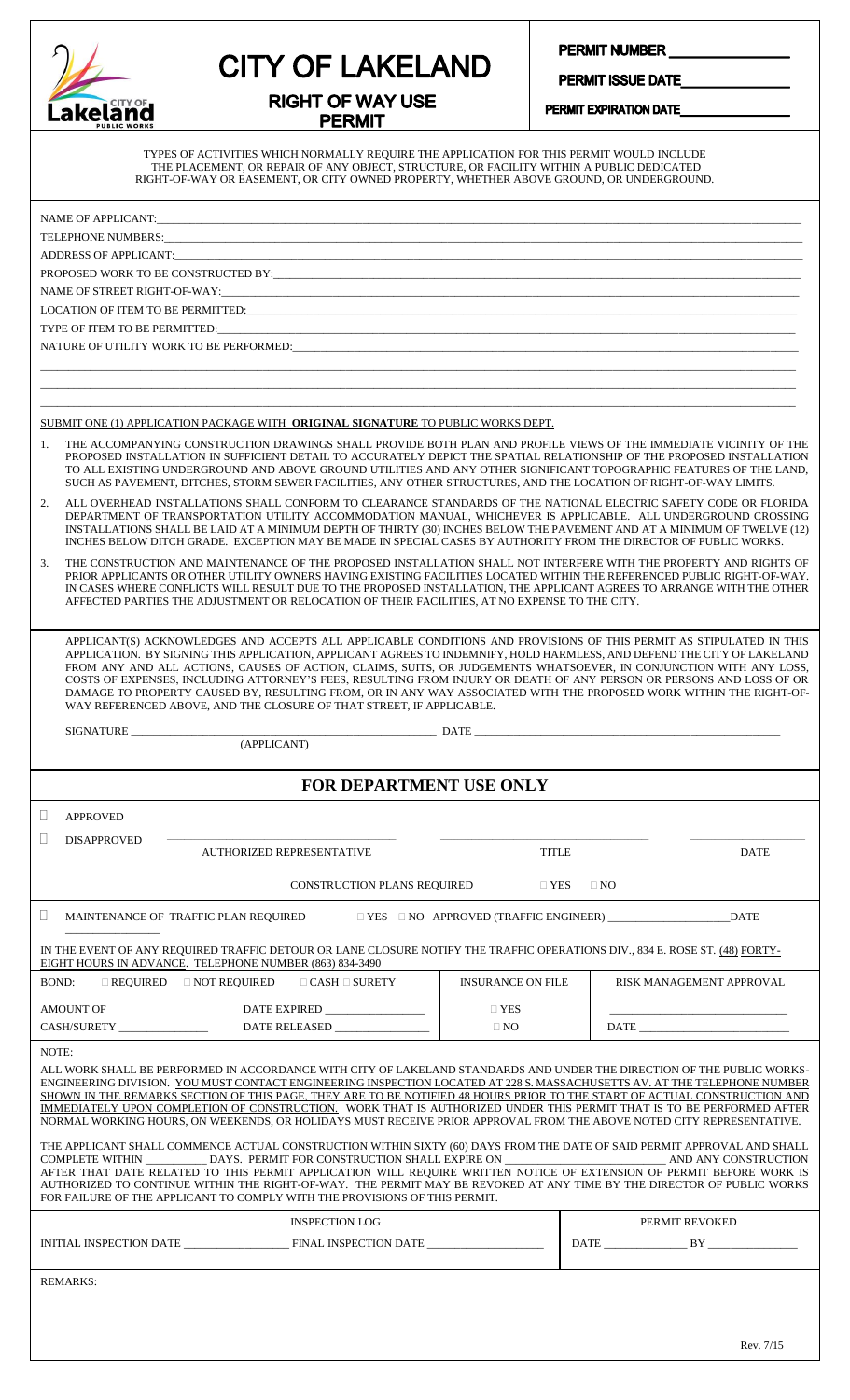

# **CITY OF LAKELAND**

**PERMIT NUMBER** 

**PERMIT ISSUE DATE** 

PERMIT EXPIRATION DATE

#### **RIGHT OF WAY USE PERMIT**

### PROVISIONS

- 1. IT IS EXPRESSLY STIPULATED THAT THIS PERMIT IS A LICENSE FOR PERMISSIVE USE ONLY AND THAT THE PLACING OR FACILITIES ON PUBLIC PROPERTY PURSUANT TO THIS PERMIT SHALL NOT OPERATE TO CREATE OR TO VEST ANY PROPERTY RIGHT IN SAID HOLDER. IT IS EXPRESSLY ACKNOWLEDGED BY THE APPLICANT THAT THIS PERMIT MAY BE REVOKED BY THE DIRECTOR OF PUBLIC WORKS OR HIS DESIGNATED REPRESENTATIVE FOR FAILURE OF THE APPLICANT TO COMPLY WITH THE CONDITIONS OF THIS PERMIT OR FOR THE ACTIONS OF THE APPLICANT, WHICH IN THE OPINION OF THE DIRECTOR OF PUBLIC WORKS, CREATES A SITUATION WHICH IS HAZARDOUS TO THE HEALTH, SAFETY AND WELFARE OF THE PUBLIC.
- 2. APPLICANT DECLARES THAT PRIOR TO FILING THIS APPLICATION HE HAS ASCERTAINED THE LOCATION OF ALL EXISTING UTILITIES, BOTH AERIAL AND UNDERGROUND. APPLICANT ALSO DECLARES THAT DUE NOTICE OF WORK UNDER APPLICATION WAS FURNISHED TO EACH UTILITY INVOLVED AND THAT COPIES OF LETTERS ADDRESSED TO SAID USERS ARE ATTACHED. APPLICANT AGREES TO CONTACT THE "SUNSHINE STATE ONE-CALL" UTILITY NOTIFICATION NETWORK ((800) 432-4770) A MINIMUM OF 48 HOURS PRIOR TO THE COMMENCEMENT OF ANY WORK AUTHORIZED UNDER THIS PERMIT AND PROVIDE A COPY OF THAT TICKET TO THIS OFFICE.
- 3. WHENEVER NECESSARY FOR THE CONSTRUCTION, REPAIR, IMPROVEMENT, ALTERATION OR RELOCATION OF ALL OR ANY PORTION OF SAID STREET AS DETERMINED BY THE DIRECTOR OF PUBLIC WORKS, ANY OR ALL OF SAID POLES, WIRES, PIPES, CABLES OR OTHER FACILITIES AND APPURTENANCES AUTHORIZED HEREUNDER, SHALL BE IMMEDIATELY REMOVED FROM SAID STREET, OR RESET OR RELOCATED THEREON AS REQUIRED BY THE DIRECTOR OF PUBLIC WORKS, AND AT THE EXPENSE OF THE APPLICANT. APPLICANT AGREES TO MAINTAIN THE PERMITTED ITEM IN A MANNER THAT IS ACCEPTABLE TO THE CITY.
- 4. APPLICANT HEREBY AGREES TO BE BOUND BY THE PROVISIONS OF THE ORDINANCES, SPECIFICATIONS, AND REGULATIONS OF THE CITY OF LAKELAND INCLUDING, BUT NOT LIMITED TO THE APPROPRIATE SECTION OF THE CITY OF LAKELAND CODE, OR OTHER GOVERNMENTAL AGENCIES GOVERNING OPENINGS IN OR UNDER MUNICIPAL STREETS AND TO SUCH SPECIAL CONDITIONS, RESTRICTIONS AND REGULATIONS AS MAY BE IMPOSED BY THE DIRECTOR OF PUBLIC WORKS.

ALL INSTALLATIONS, CONSTRUCTION AND RESTORATION WORK SHALL CONFORM TO CITY REQUIREMENTS AND STANDARDS, AND SHALL CONFORM TO THE FLORIDA DEPARTMENT OF TRANSPORTATION CURRENT "UTILITY ACCOMMODATION GUIDE" AND SPECIFICATIONS FOR MATERIAL AND CONSTRUCTION.

- 5. THE HOLDER OF THIS PERMIT SHALL PROVIDE SAFETY CONTROL, INCLUDING THE DISPLAY OF CAUTION SIGNS AND SIGNALS AS ARE REQUIRED BY THE STATE OF FLORIDA MANUAL ON UNIFORM TRAFFIC CONTROL DEVICES FOR STREETS AND HIGHWAYS AND SHALL PREVENT ANY CONSTRUCTION OR CONDITIONS WHICH ARE OR MAY BECOME DANGEROUS TO THE TRAVELLING PUBLIC.
- 6. THE PERIOD OF TIME BETWEEN THE RESTORATION OF A BASE MATERIAL AND THE APPLICATION OF A FINISH SURFACE COURSE WHERE APPLICABLE SHALL NOT EXCEED TWO WEEKS AND LESS TIME MAY BE REQUIRED IN HEAVY TRAFFIC AREAS, UNLESS SPECIFICALLY AUTHORIZED BY THIS PERMIT.
- 7. RESTORATION OF PRIVATE PROPERTY SHALL BE ACCOMPLISHED AS SOON AS REASONABLY POSSIBLE.
- 8. ALL DESIGNATED DEPARTMENTS OF THE CITY AND OTHER AFFECTED PUBLIC UTILITIES SHALL BE NOTIFIED 48 HOURS PRIOR TO STARTING WORK AND AGAIN IMMEDIATELY AFTER COMPLETION. COPIES OF SAID NOTICES ARE TO BE FORWARDED TO THE DIRECTOR OF PUBLIC WORKS. THE UTILITY NOTIFICATION SYSTEM DOES NOT RELIEVE THE APPLICANT FROM MAKING OTHER UTILITY CONTACT WITH THOSE MEMBERS OF THAT SYSTEM.
- 9. ALL MATERIALS, EQUIPMENT, CONSTRUCTION, AND RESTORATION WORK SHALL BE SUBJECT TO THE INSPECTION AND APPROVAL OF THE DIRECTOR OF PUBLIC WORKS OR HIS AUTHORIZED REPRESENTATIVE.
- 10. IN CASE OF NON-COMPLIANCE WITH THE REQUIREMENTS, THIS PERMIT IS VOID AND THE UTILITY MUST BE BROUGHT INTO COMPLIANCE OR REMOVED FROM THE RIGHT-OF-WAY AT NO COST TO THE CITY.
- 11. JACKING AND BORING, OR DIRECTIONAL BORING OF CONDUIT SHALL BE DONE IN ALL CASES INVOLVING PAVED STREETS UNLESS SPECIFICALLY EXEMPTED BY HIS PERMIT. NO JETTING (AIR OR WATER), OR PNEUMATIC MISSILE BORE WILL BE AUTHORIZED.
- 12. WHERE UTILITIES ARE INSTALLED IN A PARKWAY, THE AREA SHALL BE RESTORED TO INCLUDE SOD, SHRUBBERY, DRIVEWAYS, WALKS, DRAINS, RETAINING WALLS, CURBS, SPRINKLER SYSTEM, ETC. ALL RESTORATION SHALL BE TO ITS ORIGINAL CONDITION, IN KEEPING WITH CITY AND D.O.T. SPECIFICATIONS AND TO THE OWNER'S SATISFACTION.
- 13. IT IS THE RESPONSIBILITY OF THE APPLICANT TO REPAIR OR REPLACE ANY FACILITIES THAT MAY BE DAMAGED DURING THE COURSE OF CONSTRUCTION. THE APPLICANT SHALL COORDINATE WITH THE OWNER OF DAMAGED FACILITIES TO INSURE QUALITY OF REPAIR OR REPLACEMENT OF DAMAGED PROPERTY.
- 14. A COPY OF THIS PERMIT SHALL BE MAINTAINED AND AVAILABLE AT THE JOB SITE DURING ALL CONSTRUCTION.
- 15. THE UTILITY OWNER/CONTRACTOR SHALL IMPLEMENT AND MAINTAIN EROSION AND SEDIMENT CONTROL BEST MANAGEMENT PRACTICES DURING ALL CONSTRUCTION ACTIVITIES. EROSION AND SEDIMENT CONTROL FACILITIES SHALL BE INSTALLED PRIOR TO ANY CONSTRUCTION ACTIVITIES. ALL CONTROLS SHALL BE SECURED AND PROPERLY MAINTAINED DURING CONSTRUCTION AND UNTIL THE SITE HAS BEEN PERMANENTLY STABILIZED. EROSION AND SEDIMENT CONTROL SHALL BE IN ACCORDANCE WITH ARTICLE 6 OF THE CITY'S LAND DEVELOPMENT REGULATIONS, NATURAL RESOURCES PROTECTION REGULATIONS, AND SECTION 1-25 OF THE CITY'S ENGINERING STANDARDS MANUAL. FAILURE TO MAINTAIN EROSION AND SEDIMENT CONTROL BEST MANAGEMENT PRACTICES COULD RESULT IN ENFORCEMENT AND PENALTY ACTION(S) BEING TAKEN BY THE CITY OF LAKELAND IN ACCORDANCE WITH SECTION 6.8 OF THE CITY'S LAND DEVELOPMENT REGULATIONS.
- 16. THE CITY OF LAKELAND RESERVES THE RIGHT TO REQUIRE THE REMOVAL OF PERMITTED SOLID WASTE ROLL-OFF CONTAINERS FROM ON-STREET PARKING SPACE LOCATIONS, PROVIDED 24 HOURS NOTICE IS GIVEN. IN THE EVENT SUCH CONTAINERS ARE NOT REMOVED WITHIN 24 HOURS OF NOTIFICATION, THE CITY RESERVES THE RIGHT TO HAVE SUCH CONTAINERS REMOVED AND DELIVERED TO THE PERMITTEE'S FACILITY **AT THE PERMITTEE'S EXPENSE** AND TO WITHHOLD SUBSEQUENT PERMIT REQUESTS OF A SIMILAR NATURE.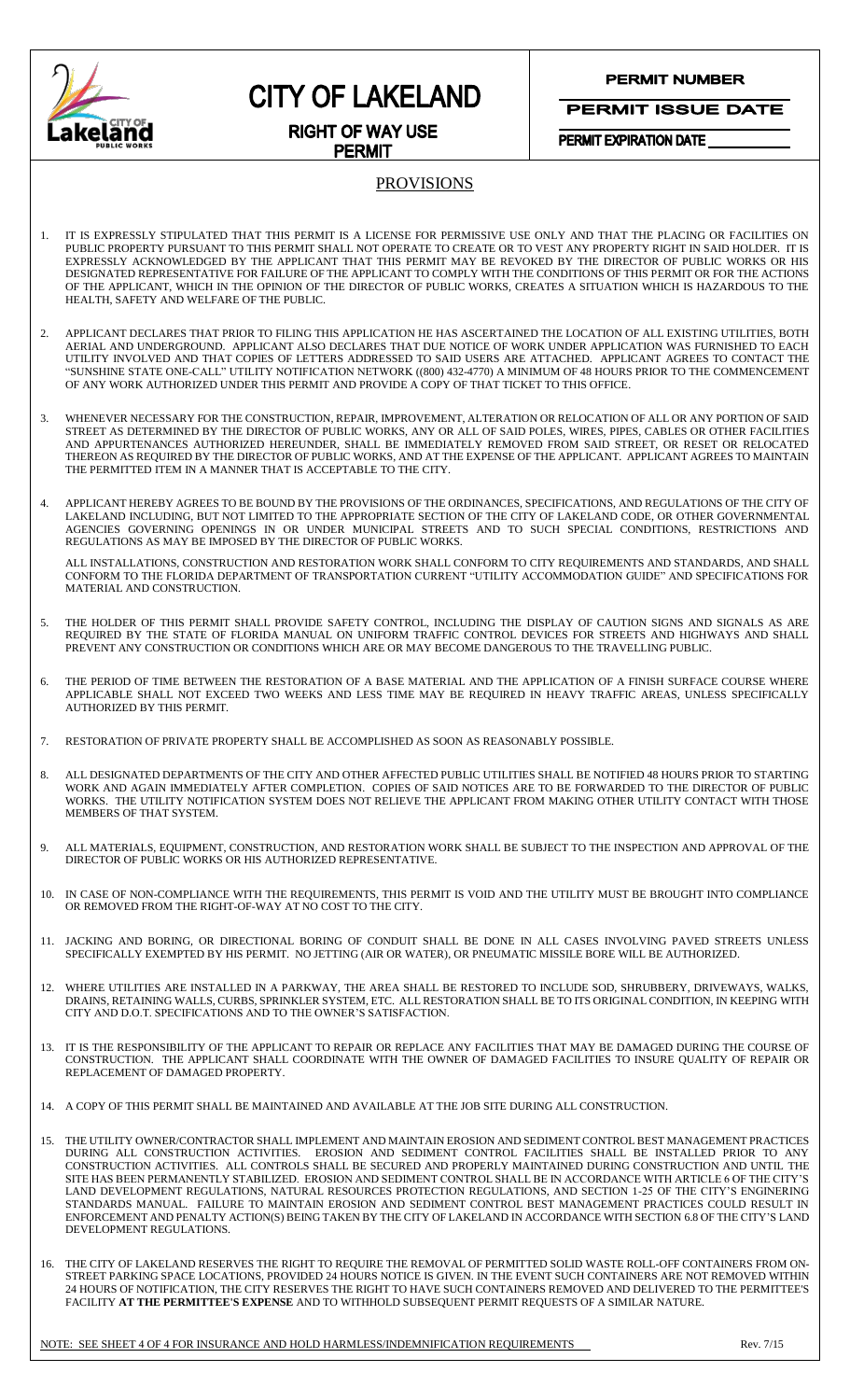

## **CITY OF LAKELAND**

#### **PERMIT NUMBER**

PERMIT ISSUE DATE

PERMIT EXPIRATION DATE

#### **RIGHT OF WAY USE PERMIT**

#### INSURANCE REQUIREMENTS

GENERAL: APPLICANT SHALL EFFECT AND MAINTAIN DURING THE PERIOD OF THIS PERMIT, PUBLIC LIABILITY INSURANCE PROTECTING THE CITY OF LAKELAND. THE POLICY SHALL HAVE MINIMUM LIMITS OF \$1,000,000 PER OCCURRENCE. COMBINED SINGLE UNITS FOR BODILY INJURY LIABILITY AND PROPERTY DAMAGE LIABILITY. THE MINIMUM LIMIT SHALL BE REPLACED WITH A MINIMUM LIMIT OF \$1,000,000 OR HIGHER IN INSTANCES DUE TO RECOGNIZED OR ASSUMED HIGH HAZARD.

COMPREHENSIVE GENERAL LIABILITY: THIS INSURANCE SHALL BE AN "OCCURRENCE" TYPE POLICY WRITTEN IN COMPREHENSIVE FORM AND SHALL PROTECT THE CONTRACTOR AND THE ADDITIONAL INSURED AGAINST ALL CLAIMS ARISING FROM BODILY INJURY, SICKNESS, DISEASE, OR DEATH OF ANY PERSON OTHER THAN THE CONTRACTOR'S EMPLOYEES OR DAMAGE TO PROPERTY OF THE CITY OR OTHERS ARISING OUT OF ANY ACT OR OMISSION OF THE CONTRACTOR OR HIS AGENTS, EMPLOYEES, OR SUBCONTRACTORS. THIS POLICY SHALL ALSO INCLUDE PROTECTION AGAINST CLAIMS INSURED BY USUAL PERSONAL INJURY LIABILITY COVERAGE. A "PROTECTIVE LIABILITY" ENDORSEMENT TO INSURE THE CONTRACTUAL LIABILITY ASSUMED BY THE CONTRACTOR UNDER THE ARTICLE ENTITLED "INDEMNIFICATION", AND "COMPLETED OPERATIONS AND PRODUCTS LIABILITY" COVERAGE. ALSO, XCU COVERAGE IS REQUIRED.

THE LIABILITY LIMITS SHALL NOT BE LESS THAN: PERSONAL INJURY AND  $$\underbrace{\$}$  COMBINED<br>PROPERTY DAMAGE SINGLE LIMIT EACH OCCURRENC

**SINGLE LIMIT EACH OCCURRENCE** 

BUSINESS AUTO LIABILITY: THIS INSURANCE SHALL COVER ANY AUTO FOR BODILY INJURY AND PROPERTY DAMAGE. THE POLICY SHALL HAVE MINIMUM LIMITS OF \$500,000 PER OCCURRENCE. THIS SHALL INCLUDE OWNED VEHICLES, HIRED AND NON-OWNER VEHICLES, AND EMPLOYEE NON-OWNERSHIP.

THE LIABILITY LIMITS SHALL NOT BE LESS THAN: BODILY INJURY AND \$\_\_\_\_\_\_\_\_\_\_\_\_\_\_\_\_\_\_\_ COMBINED

SINGLE LIMIT EACH OCCURRENCE

WORKERS' COMPENSATION: WORKERS' COMPENSATION COVERAGE TO APPLY FOR ALL EMPLOYEES FOR STATUTORY LIMITS AND SHALL INCLUDE EMPLOYER'S LIABILITY WITH A LIMIT OF \$100,000 EACH ACCIDENT, \$500,000 DISEASE POLICY LIMITS, \$100,000 DISEASE LIMIT EACH EMPLOYEE. ("ALL STATE" ENDORSEMENT IS REQUIRED WHERE APPLICABLE.)

SPECIAL INSURANCE PROVISIONS: ON THE COMPREHENSIVE GENERAL LIABILITY AND BUSINESS AUTO LIABILITY POLICIES, AND UMBRELLA POLICIES, THE CITY OF LAKELAND SHALL BE LISTED AS AN "ADDITIONAL NAMED INSURED" AS THEIR INTEREST MAY APPEAR. THE CITY SHALL NOT BE REASON OF THEIR INCLUSION UNDER THESE POLICIES INCUR LIABILITY TO THE INSURANCE CARRIER FOR PAYMENT OF PREMIUM FOR THESE POLICIES. A RENEWAL CERTIFICATE SHALL BE ISSUED 30 DAYS PRIOR TO EXPIRATION OF COVERAGE.

ALL POLICIES SHALL BE OF AN OCCURRENCE TYPE AND PROVIDE A 30-DAY NOTICE OF CANCELLATION OR MODIFICATION OF COVERAGE'S. PRIOR TO COMMENCEMENT OF WORK, THE PROPER INSURANCE CERTIFICATES SHALL BE PROVIDED TO, AND APPROVED BY THE CITY.

DEDUCTIBLES: GIVEN THAT THE INDEMNIFICATION AGREEMENT IS INTENDED TO BE SUPPORTED BY FIRST DOLLARS INSURANCE POLICIES WHICH LIST THE CITY AS ADDITIONAL NAMED INSURED, IT IS NECESSARY TO REQUIRE FULL DISCLOSURE OF ANY AND ALL DEDUCTIBLE FOR ALL COVERAGE'S REQUIRED BY THIS SPECIFICATION OR CONTRACT, THE ONLY EXCEPTION WILL BE THE AREA OF WORKERS' COMPENSATION. THE CITY RESERVES THE RIGHT TO DETERMINE ACCEPTABLE LIMITS OF SUCH DEDUCTIBLES.

HOLD HARMLESS/INDEMNIFICATION: TO THE FULLEST EXTENT PERMITTED BY LAWS AND REGULATIONS AND IN CONSIDERATION OF THE AMOUNT OF \$\_\_\_\_\_\_\_\_\_\_\_\_, STATED BY THE CONTRACTOR ON THE BID FORM FOR INDEMNIFICATION, WHICH AMOUNT IS INCLUDED IN THE CONTRACT PRICE, THE CONTRACTOR SHALL DEFEND, INDEMNIFY, AND HOLD HARMLESS THE CITY, ITS OFFICERS, DIRECTORS, AGENTS, GUESTS, INVITEES, AND EMPLOYEES FROM AND AGAINST ALL CLAIMS, DAMAGES, LOSSES, AND EXPENSES, DIRECT, INDIRECT, OR CONSEQUENTIAL (INCLUDING BUT NOT LIMITED TO FEES AND CHARGES OF ENGINEERS, ARCHITECTS, ATTORNEYS, AND OTHER PROFESSIONALS AND COURT AND ARBITRATION COSTS) ARISING OUT OF OR RESULTING FROM ANY ACTS OF COMMISSION, OMISSION, OR NEGLIGENCE IN THE PERFORMANCE OF THE WORK BY THE CONTRACTOR, ANY SUBCONTRACTOR, OR ANY PERSON OR ORGANIZATION DIRECTLY OR INDIRECTLY EMPLOYED BY ANY OF THEM TO PERFORM, OR FURNISH ANY OF THE WORK, OR ANYONE FOR WHOSE ACTS ANY OF THEM TO LIABLE, REGARDLESS OF WHETHER OR NOT IT IS CAUSED INPART BY A PARTY INDEMNIFIED HEREUNDER, OR ARISES BY, OR IS IMPOSED BY LAW AND REGULATIONS REGARDLESS OF THE NEGLIGENCE OF ANY SUCH PARTY.

IN ANY AND ALL CLAIMS AGAINST THE CITY, OR ANY OF ITS OFFICERS, DIRECTORS, AGENTS, OR EMPLOYEES BY ANY EMPLOYEE OF THE CONTRACTOR, ANY SUBCONTRACTOR, ANY PERSON, OR ORGANIZATION DIRECTLY, OR INDIRECTLY EMPLOYED BY ANY OF THEM TO PERFORM, OR FURNISH ANY OF THE WORK, OR ANYONE FOR WHOSE ACTS ANY OF THEM MAY BE LIABLE. THIS INDEMNIFICATION OBLIGATION SHALL NOT BE LIMITED IN ANY WAY BY ANY LIMITATION ON THE AMOUNT, OR TYPE OF DAMAGES, COMPENSATION, OR BENEFITS PAYABLE BY, OR FOR THE CONTRACTOR, OR ANY SUCH SUBCONTRACTOR, OR OTHER PERSON, OR ORGANIZATION UNDER WORKERS', OR WORKMEN'S COMPENSATION ACTS, DISABILITY BENEFIT ACTS, OR OTHER EMPLOYEE BENEFIT ACTS, NOR SHALL THIS INDEMNIFICATION OBLIGATION BE LIMITED IN ANY WAY BY ANY LIMITATION ON THE AMOUNT, OR TYPE OF INSURANCE COVERAGE PROVIDED BY THE CITY, THE CONTRACTOR, OR ANY OF HIS SUBCONTRACTORS.

SUBROGATION: THE CONTRACTOR AND HIS SUBCONTRACTORS SHALL REQUIRE THEIR INSURANCE CARRIERS, WITH RESPECT TO ALL INSURANCE POLICIES, TO WAIVE ALL RIGHTS OF SUBROGATION AGAINST THE CITY.

APPLICANT(S) ACKNOWLEDGES AND ACCEPTS ALL THE CONDITIONS FOR INSURANCE REQUIREMENTS AS STIPULATED HEREIN.

SIGNED, SEALED & DELIVERED IN THE PRESENCE OF: "APPLICANT"

| <b>RV</b><br>- |
|----------------|
| <b>NAME</b>    |
|                |

 $\text{DATE:}$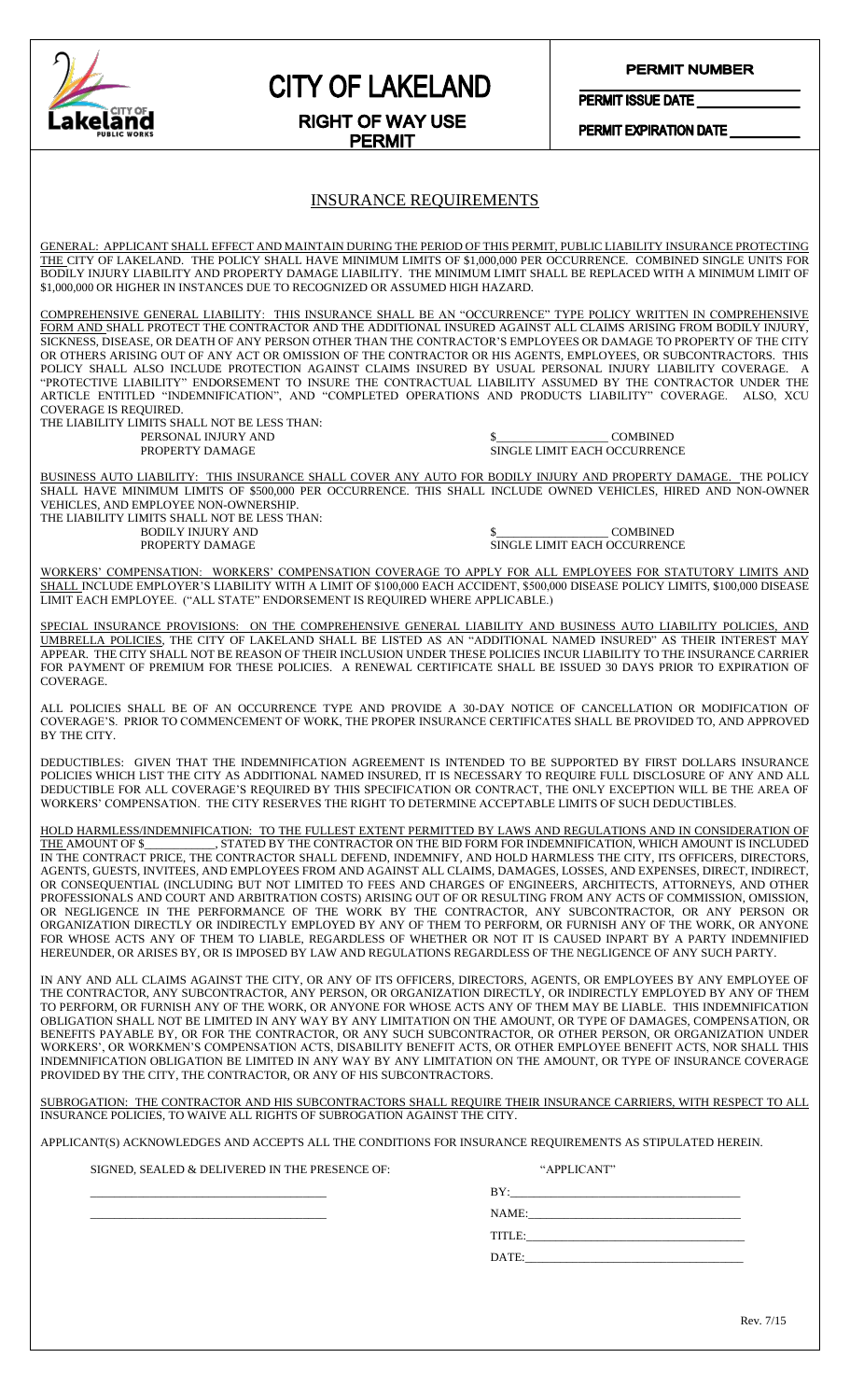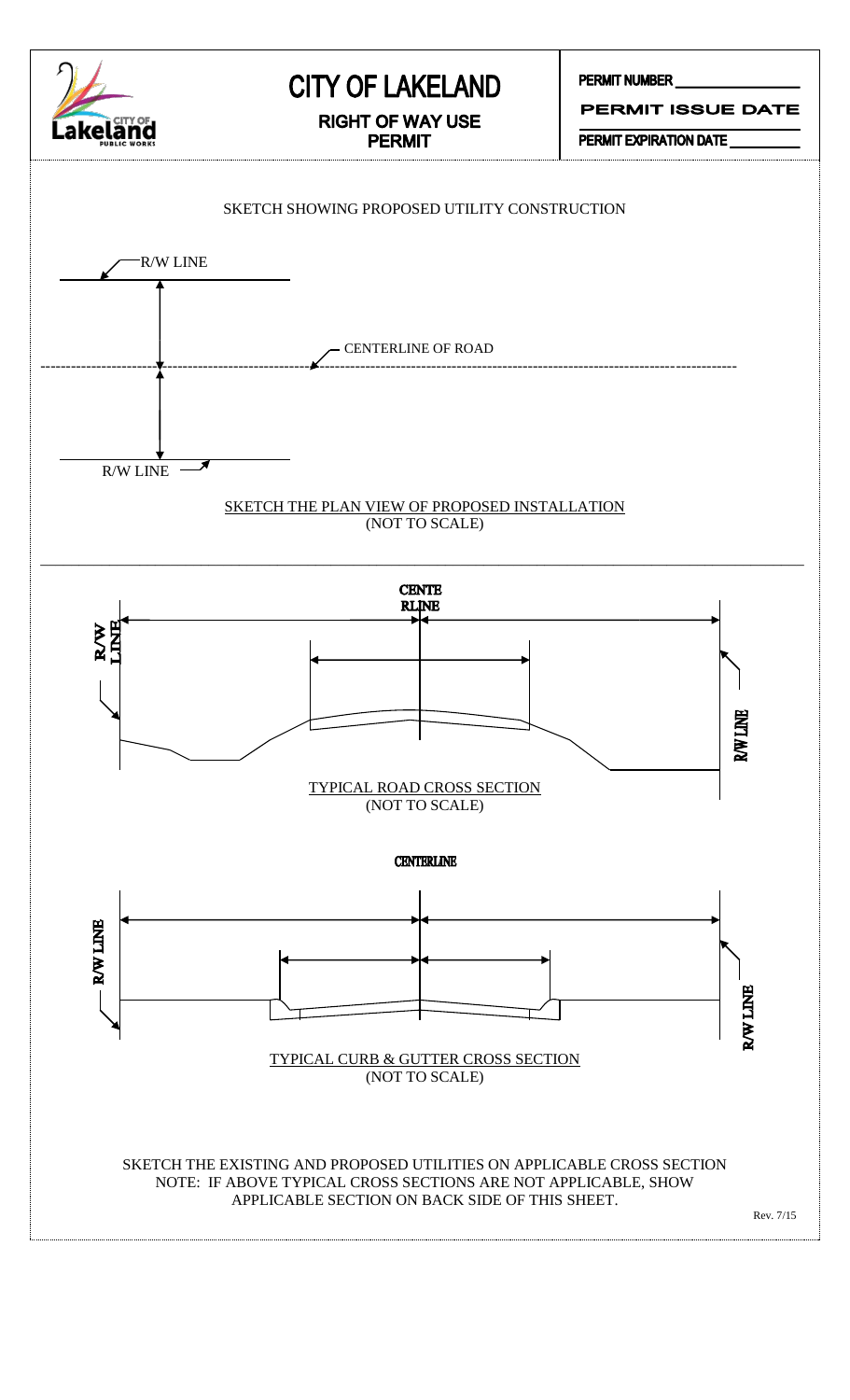#### **DEMOLITION/RENOVATION CONSTRUCTION BMP'S**

#### **ALL CONTRACTORS SHALL BE RESPONSIBLE FOR IMPLEMENTING THE FOLLOWING BEST MANAGEMENT PRACTICES (BMP'S) DURING ALL ON SITE CONSTRUCTION ACTIVITIES:**

- 1. SITE GRADING All site grading shall be conducted in a manner that all stormwater management facilities located adjacent to the site would not be altered in any way which would diminish their designed flow or pollutant removal capacity or the shape of the drainage facility.
- 2. EROSION AND SEDIMENT CONTROLS BMP'S such as silt fence, staked synthetic bales, and/or turbidity barriers, which minimize erosion and retain sediment on site, shall be installed prior to any construction activities taking place at the site. Erosion control measures shall be utilized, secured, and properly maintained during construction until the site has been stabilized with sod and/or seed and mulch.

Undisturbed vegetative buffers shall be maintained to prevent erosion and sediment discharges to the maximum extent possible. All areas of exposed soil shall be stabilized within 72 hours of attaining final grade. Double silt fence or staked synthetic bales may be required as additional measures to ensure that discharges from the site are in compliance with the City of Lakeland's NPDES permit. Details of proper installation of silt fence and synthetic bales are included herein.

- 3. STORM SEWER SYSTEM PROTECTION Storm sewer systems (e.g. inlets, pipes and ditches, etc.), which are adjacent to the site must be protected by silt fence and/or staked synthetic bales during construction to keep settleable pollutants from entering conveyance systems.
- 4. WASTE COLLECTION AND DISPOSAL A plan must be formulated for the collection and disposal of construction debris from the site. Such a plan must designate locations for trash and waste receptacles and establish a special collection schedule. Methods for ultimate disposal of waste should be specified and carried out in accordance with applicable local and state health and safety regulations. Special provisions shall be made for the collection and disposal of liquid wastes and toxic or hazardous materials.

Receptacle and other waste collection areas should be kept neat and orderly. Waste shall not be allowed to overflow its container or accumulate for excessively long periods of time. Trash collection points must be located where they will least likely be affected by concentrated stormwater runoff.

- 5. WASHING AREAS Vehicles such as concrete or dump trucks and other construction equipment shall not be washed at locations where the runoff will flow directly into a lake, wetland, watercourse or stormwater conveyance system. Special areas should be designated for washing vehicles. In new subdivisions, a wash area should be established by the developer, which can be used by the site contractor and homebuilders. These areas should be located where the wash water will spread out and evaporate or infiltrate directly into the ground, or where the runoff can be collected in a temporary holding or seepage basin. Wash areas should have gravel or rock bases to minimize mud generation. Upon completion of the project the wash areas should be graded and stabilized and any trash or waste shall be collected and disposed of properly.
- 6. DEWATERING dewatering activities cannot directly discharge to the MS4 and/or a waterbody. Flow must be treated by a dewatering sock and sufficient in-ground filtration provided when possible. Non-stormwater discharges of any type from any activity that is part of this permit need prior approval of Engineering Inspection.
- 7. STORAGE OF CONSTRUCTION MATERIALS, CHEMICALS, ETC. Fuel, chemicals, cements, solvents, paints, topsoil, or other potential pollutants shall be stored in areas where they will not cause runoff pollution.

Toxic chemicals and materials, such as pesticides, paints and acids, must be stored in accordance with manufacturers' guidelines. Groundwater resources should be protected from leaching by placing a plastic mat, packed clay, tarpaper, or other impervious materials on any areas where toxic liquids are to be opened and stored.

- 8. SANITARY FACILITIES All construction sites should be provided with adequate sanitary facilities for workers in accordance with applicable health regulations.
- 9. DRIVEWAYS A minimum of one permitted dust free driveway must be established prior to construction and shall be used as the only access for ingress/egress during construction in order to provide minimum disturbance of drainage facilities and vegetative cover on-site.

#### **NOTIFY – PUBLIC WORKS ENGINEERING INSPECTION (863) 510-6258 48 HOURS BEFORE STARTING ANY DEMOLITION OR CONSTRUCTION.**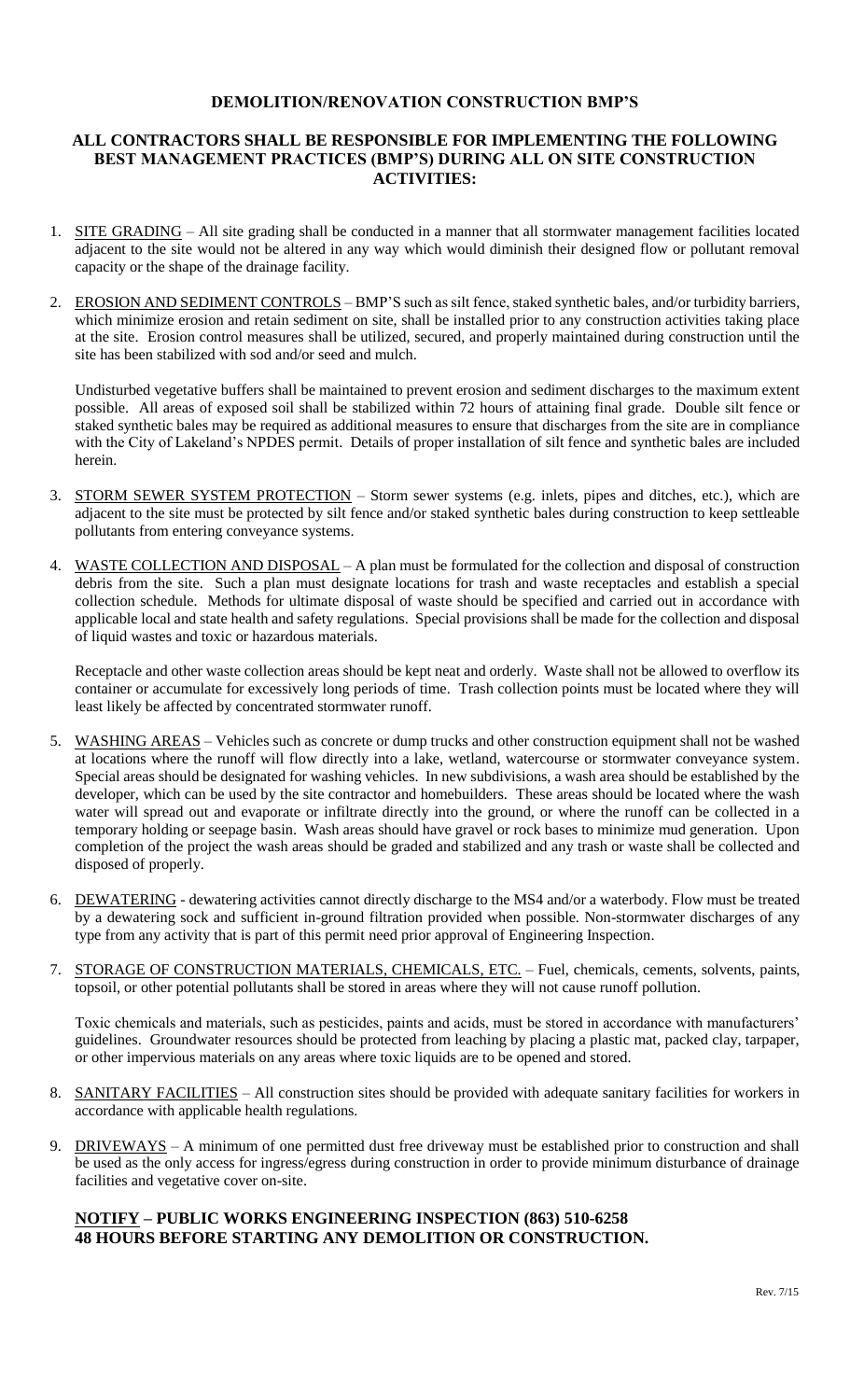## Hold Harmless/Indemnification

To the fullest extent permitted by laws and regulations, the Applicant shall defend, indemnify, and hold harmless the City, its officers, directors, agents, guests, invitees, and employees from and against all liabilities, damages, losses, and costs, direct, indirect, or consequential (including, but not limited to, reasonable fees and charges of engineers, architects, attorneys, and other professionals, and court and arbitration costs) arising out of or resulting from any acts of negligence, recklessness or intentional wrongful misconduct in the performance of the work by the Applicant, the Applicant's Contractor, any Subcontractors, or any person or organization directly or indirectly employed by any of them to perform or furnish any of the work or anyone for whose acts any of them may be liable.

In any and all claims against the City or any of its officers, directors, agents, or employees by any employee of the Applicant, the Applicant's Contractor, any Subcontractors, any person or organization directly or indirectly employed by any of them to perform or furnish any of the work or anyone for whose acts any of them may be liable, this indemnification obligation shall not be limited in any way by any limitation on the amount or type of damages, compensation, or benefits payable by or for the Applicant, the Applicant's Contractor or any such Subcontractor or other person or organization under workers' or workmen's compensation acts, disability benefit acts, or other employee benefit acts, nor shall this indemnification obligation be limited in any way by any limitation on the amount or type of insurance coverage provided by the City, the Applicant, the Applicant's Contractor, any of his Subcontractors or other third parties. To the extent this Indemnification conflicts with any provision of Florida Law or Statute, this indemnification shall be deemed to be amended in such a manner as to be consistent with such Law or Statute.

**Applicability:** It is the express intent of the Applicant that this Hold Harmless/Indemnification ("Indemnification") shall apply for the project(s) or time period indicated below. (Check and complete one):

#### **\_\_\_\_\_\_ Indemnification is applicable to all work performed by or on behalf of the Applicant for the time period of not more than five (5) years as follows:**

**\_\_\_\_\_\_\_\_\_\_\_\_\_\_\_\_\_\_\_\_\_\_ to \_\_\_\_\_\_\_\_\_\_\_\_\_\_\_\_\_\_\_\_\_\_. (Date) (Date)**

**(OR)**

**\_\_\_\_\_\_ Indemnification is limited to Right-of-Way Use Permit #\_\_\_\_\_\_\_\_\_\_\_.**

**Subrogation:** The Applicant agrees by entering into this Indemnification to a Waiver of Subrogation for each required policy herein.

**Savings Clause:** The parties agree that to the extent the written terms of this Indemnification conflict with any provisions of Florida laws or statutes, in particular Sections 725.06 and 725.08 of the Florida Statutes, the written terms of this Indemnification shall be deemed by any court of competent jurisdiction to be modified in such a manner as to be in full and complete compliance